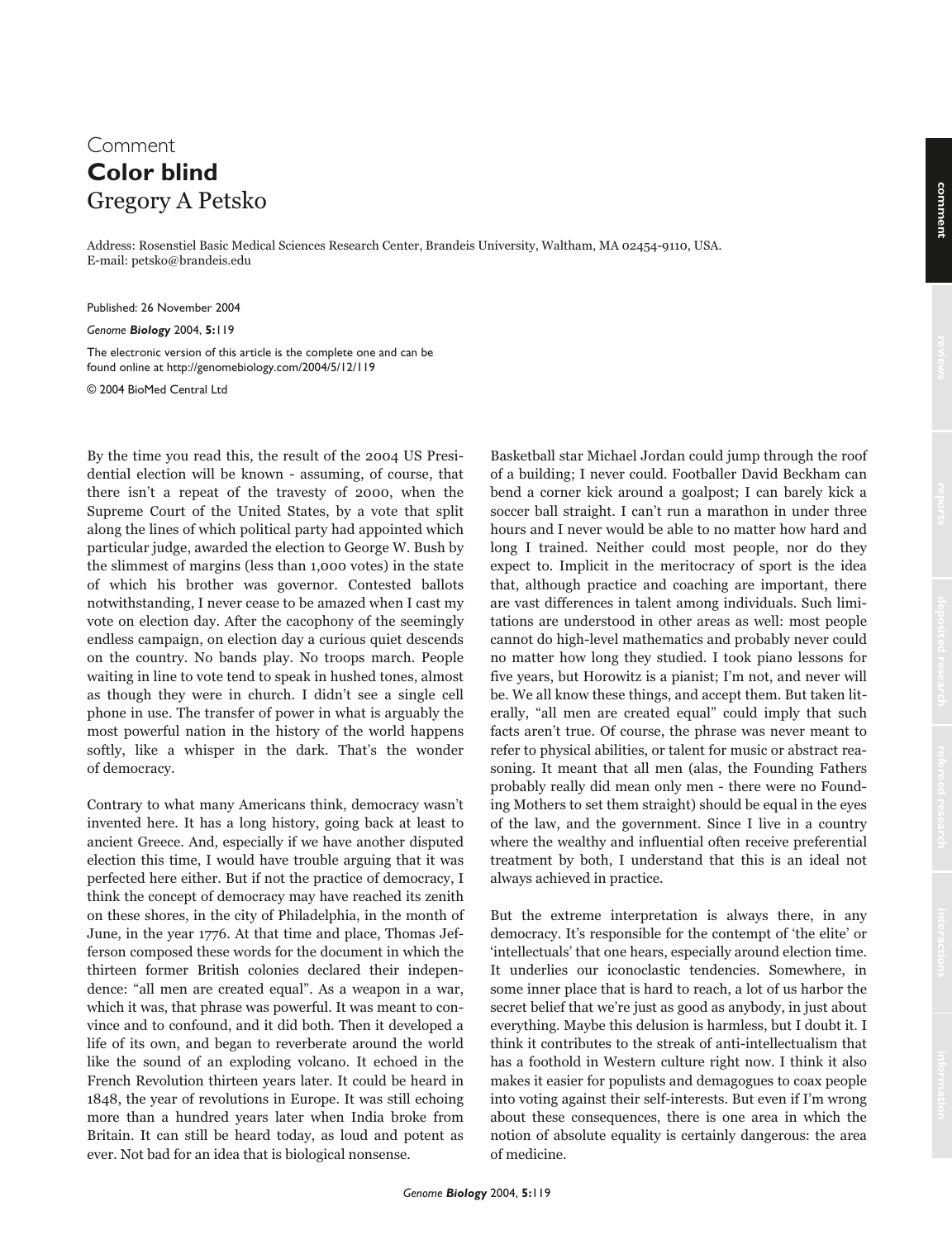This month, a report appeared in The New England Journal of Medicine (351:2049-2055; issue of 11 November 2004) entitled "Combination of Isosorbide Dinitrate and Hydralazine in Blacks with Heart Failure". The article was written by Anne L. Taylor MD, Susan Ziesche RN, and a number of other authors, on behalf of the African-American Heart Failure Trial Investigators. The paper presents the results of a study of 1,050 black patients with advanced heart failure. Half received a placebo, while the other half received BiDil, a combination of two generic drugs (isosorbide dinitrate, which stimulates the production of nitric oxide, and hydralazine, an antioxidant and vasodilator that appears to prevent the nitric oxide from deactivating). The results were so striking that the study was terminated prematurely so that all remaining patients could be given BiDil. Over the two years of the study, 6.2% of the patients given the drug died, compared with 10.2% of those given the standard treatment, a 43% improvement. First hospitalizations were also reduced by 33%. Ray Gibbons, a cardiologist at the Mayo Clinic and spokesman for the American Heart Association, says "When you have this level of risk reduction in a highstakes disease like heart failure, it's at least a home run." The study was initiated by NitroMed, Inc., a biotechnology company in Lexington, Massachusetts. Combined use of the two generic drugs would allow NitroMed to receive a new patent for the joint formulation. An earlier trial of the mixture, by Dr Jay Cohn of the University of Minnesota in the 1980s, had been disappointing: in a test against the general population, the drugs fared worse than angiotensinconverting enzyme (ACE) inhibitors. But Dr Cohn reanalyzed the data when it became clear years later that one reason African-Americans die from heart failure at 2.5 times the rate of Caucasians was because ACE inhibitors appear to be much less effective in black patients than in non-blacks. Sure enough, in the 395 black patients in the original study, the drug combination appeared better than the standard therapy. The new trial, exclusively in African-Americans, was begun as a consequence.

So why isn't everybody cheering? Many are, including the Association of Black Cardiologists, who cosponsored the trial. But others are not. In a perspective in the same issue of The New England Journal of Medicine, Dr M Gregg Bloche of Georgetown University Law Center asks, "Are we moving into a new era of race-based therapeutics?" He believes the answer is yes, especially since the US Food and Drug Administration has already indicated that if the drug is approved, it will be labeled as indicated for patients of African-American descent, an unprecedented situation. (Although at least 29 drugs are known to have different efficacies between blacks and Caucasians, none of them is labeled in this way.) JudyAnn Bigby, director of the Office for Women, Family and Community Programs at Brigham and Women's Hospital in Boston, fears that "if people get one little inkling that there's a biological basis to race, we could potentially lose ground in understanding racial differences in disease.

Biology could be an excuse for not looking at the social basis" of diseases like heart disease, which is known to be affected by stress, income, diet and access to health care, among other non-genetic factors. "You have the federal government giving its imprimatur, its stamp of approval, to using race as a biological category," warns Jonathan Kahn, of Hamline University, who wrote a paper in the Yale Journal of Health Policy, Law, and Ethics on the danger of approving BiDil. "To my mind, it's the road to hell being paved with good intentions."

This concern is understandable given the sorry history of the US when it comes to matters of race. Yet we have known for half a century that sickle-cell anemia is overwhelmingly a disease of blacks, that Tay-Sachs Disease is overwhelmingly a disease of Ashkenazi Jews, and that cystic fibrosis is overwhelmingly a disease of Caucasians. Somehow that knowledge has not set us on the road to hell. Why not? I think that main reason is that 'race' in these diseases is only a surrogate marker: in each case the specific genetic abnormality is known. Blacks do not suffer disproportionally from sicklecell anemia because they are genetically inferior to whites, they suffer from it because the sickle cell mutation is more commonly found in people of African origin, and because the presence of the mutation in such individuals appears to confer protection against infection by the malaria parasite. But there are 'non-blacks' who have the same mutation and suffer from the same disease. Race isn't the issue; the issue is who has the relevant genetic trait. Once the affected gene is known, anybody can be tested for the disease-causing mutation. Race becomes irrelevant.

BiDil works in African-Americans because there is some gene - possibly more than one, but probably no more than a few - that differs between most people of African-American descent and those of, say, Indo-European descent. The tools of genomics can be used to find that gene or genes, and when that is done it will be possible to test everyone who suffers from heart failure for the mutations that confer susceptibility to BiDil therapy. When that happens, it will certainly become clear that many non-blacks would also benefit from BiDil. Since this would increase the market for the drug considerably above, say, the 375,000 African-Americans who suffer from moderate to severe heart failure, it would be in the interest of NitroMed to support the search for those genetic differences. Then the drug could be labeled the right way: according to its molecular targets, not the color of the patient's skin.

Last spring, The Magic Theater in San Francisco presented a play by Cassandra Medley entitled 'Relativity'. It concerns an African-American woman scientist who is asked by her mother to disprove that all racial groups are genetically similar (you can read a synopsis of it in Sandra Soo-Jin Lee's thoughtful review in PloS Biology 2004, 2:1263-1264). The play raises the question: does identifying genetic differences